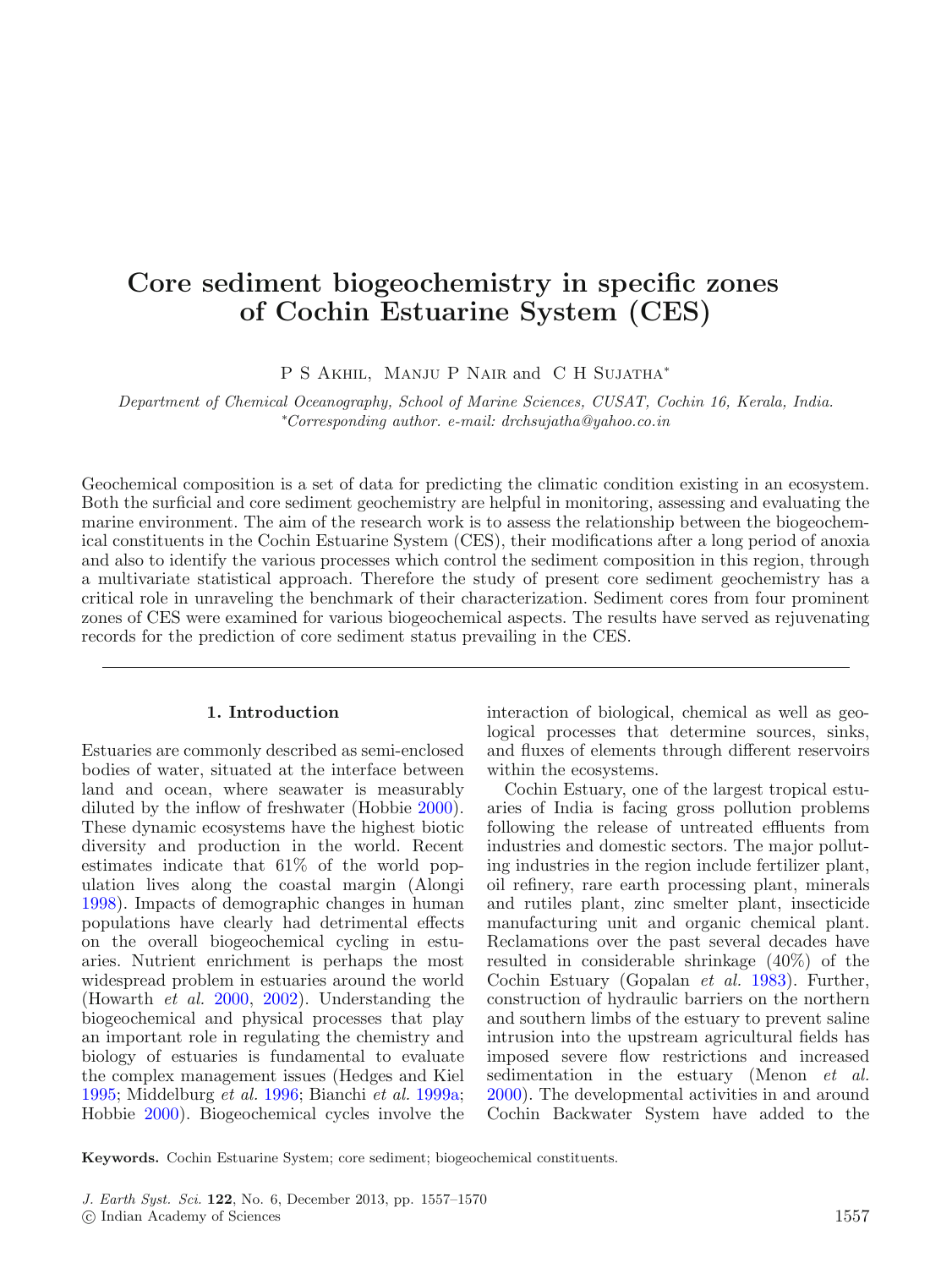complexities and environmental dilemmas in this coastal niche. The rapid growth in the region accompanied by very high population growth, housing shortages, haphazard industrial and commercial improvement along transportation corridors have greatly increased the problems of urban development. The hydrologic changes in these water bodies were mainly on account of port extension, large scale land reclamation, construction of dams on the rivers that discharge into the backwaters and diversion of water flows by the construction of spillways, etc. For a long period there were no pollution control regulations and the untreated effluents including those from heavily polluting industries were being discharged into the backwaters. Geochemical studies of sediment core profiles describe the degree of contamination by encapsulating various amounts of biogenic compounds (including biogenic alkanes, sterols, carbohydrates, protein, hydrocarbons, etc.) and provide furthermore useful information on the changes in the quality of the sediments from past period (Faganelli et al[.](#page-12-7) [1987;](#page-12-7) Hol[m](#page-12-8) [1988;](#page-12-8) Karbassi and Shanka[r](#page-12-9) [2005;](#page-12-9) Al-Jubour[y](#page-11-2) [2009;](#page-11-2) Ahmad et al[.](#page-11-3) [2010](#page-11-3); Chibunda et al[.](#page-12-10) [2010\)](#page-12-10). The present investigation also infers the quality of the biogeochemical constituents in the core sediments of the Cochin estuary which would strengthen the environmental dynamics of the studied site.

# **2. Study area**

The study area was divided into three zones, *viz.*, south, middle, and north (figure [1\)](#page-1-0).

## 2.1 South zone

The zone originated from the southern bough of the fresh water river Moovattupuzha. One sediment core  $(SS_1)$  was taken from this zone which is far from industrial effluents.

## 2.2 Middle zone

This zone was considered as two segments and the first site  $(MS_1)$  is well regulated by a bund (namely Thannirmukham) which was constructed in order to prevent the intrusion of salt water into the paddy fields. The bund remains open during the monsoon season.

<span id="page-1-0"></span>

Figure 1. Location map of the study area.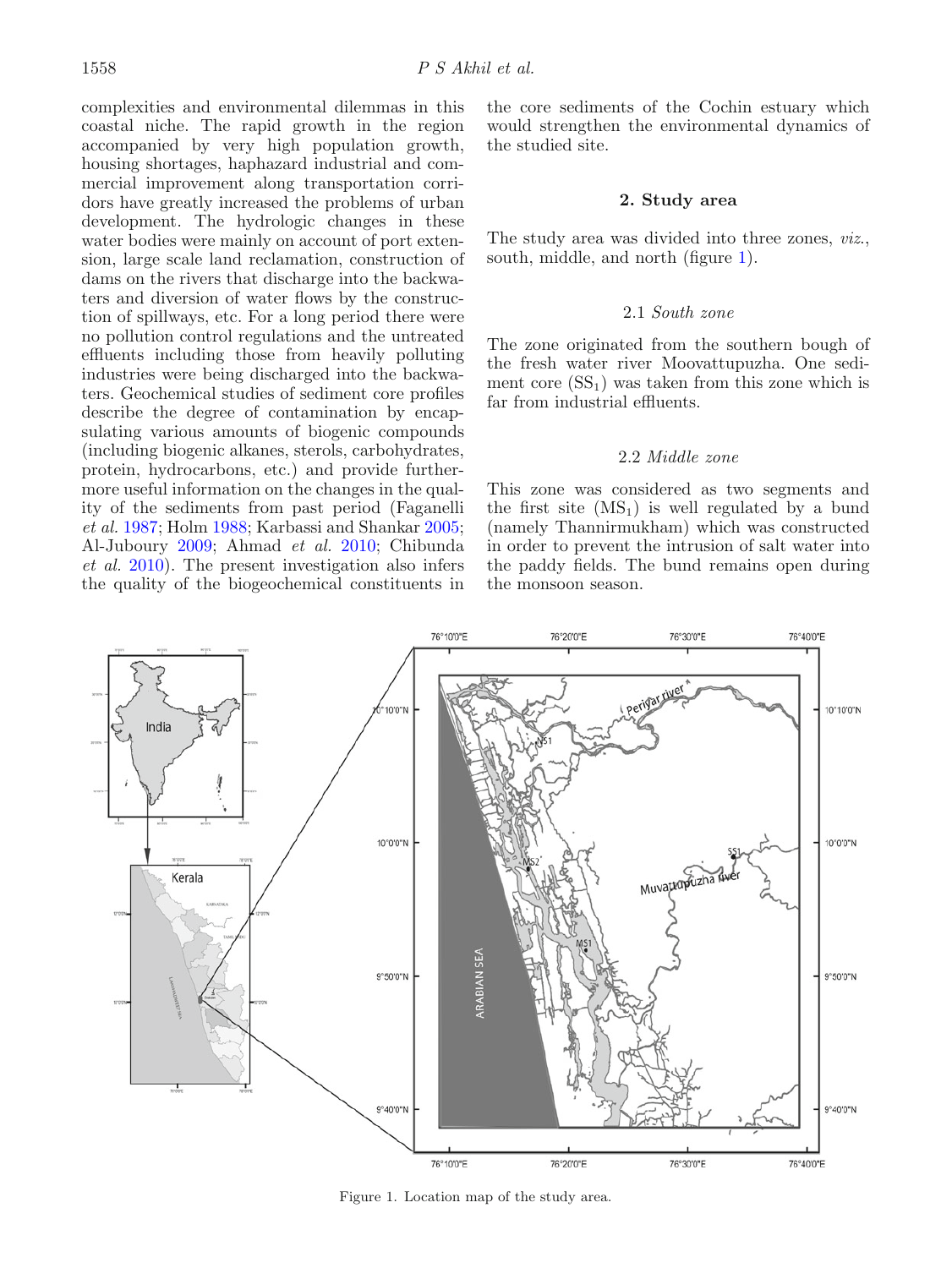The second site  $(MS_2)$  was at Vallarpadam. With the advent of ICTT project, this area has become the backbone of the economy of Kerala State. It focuses on the enhancement of containerization in India, resulting in the improvement of trade and economic growth. Widespread activities like dredging and piling, along with anthropogenic inputs are

carried out frequently. This zone has a perennial connection with the Arabian Sea and experiences an irregular encroachment of saline water intrusion thereby making cradle grounds for diverse types of flora and fauna.

# 2.3 North zone

This zone instigate from the industrial locale of Periyar – the life line of Kerala. One sediment core  $(NS<sub>1</sub>)$  sample was collected from this zone. Large scale industries on the river bank discharge effluents directly into these waterways resulting in the accumulation of varying amounts of nutrients in the Periyar River.

#### **3. Sampling and methods**

The cores were collected at low tide by pushing a hand-held PVC core (150 cm long with a diameter of 6.3 cm) in November 2009 by a diver at the above-mentioned three zones of the CES, in varying depths (1–3.50 m) of the water body. The different length of the core obtained were 45 cm  $(SS<sub>1</sub>), 55 cm (MS<sub>1</sub>), 63 cm (MS<sub>2</sub>) and 23 cm (NS<sub>1</sub>).$ The sediment cores were sliced into 3 cm segments, transferred to plastic vessels and each subsample constitutes 15, 19, 21 and 10 for  $SS_1$ ,  $MS_1$ ,  $MS<sub>2</sub>$  and  $NS<sub>1</sub>$  cores, respectively. The pH (Thermo Orion 420A+ model) of the subsamples was immediately measured and then they were frozen at 4◦C for further analysis. These subsamples were air dried, finely powdered and used for further chemical analysis.

The sediment samples were mixed and subjected for the analysis of tannin and lignin, lipid, carbohydrate and protein. Textural characteristics (sand, silt, and clay) and quantification of OM (protein, lipid and carbohydrate) were carried out by standard procedure. Texture was determined using pipette analysis (Lewi[s](#page-12-11) [1984](#page-12-11)). Total Organic Carbon (TOC) was processed by treating the samples with 1 M HCl to remove the carbonates and repeated two/three times in order to ensure the complete exclusion of carbonates. Samples were washed with Milli-Q water to remove salts and finally freeze dried. Organic carbon was determined using TOC analyzer (Elementar Vario Select, Germany). Samples were run with blank cups in

order to correct the carbon associated with the tin cups. Standard sediments supplied by Elementar Vario Select, Germany, were used for calibration in the TOC analyzer. The detection limit for OC is 0.06%. Total proteins were determined using the method of Lowry *et al[.](#page-12-12)*  $(1951)$  $(1951)$ . Carbohydrate estimation was done by Phenol-Sulphuric acid method (Dubois et al[.](#page-12-13) [1956\)](#page-12-13). Tannin and lignin were batch-extracted from the sediments with 0.05 M NaOH solution for 90 minutes and filtered. To 5 ml aliquots of filtrates, 1 ml of citrate solution was added followed by 1 ml folin reagent and 10 ml carbonate tartarate reagent and kept it for 30 minutes. The optical density was measured at 765 nm (APH[A](#page-11-4) [1995;](#page-11-4) Jose et al[.](#page-12-14) [2008](#page-12-14)). Total lipid was estimated by the Sulphophosphovanillin method (Barnes and Blackstoc[k](#page-11-5) [1973](#page-11-5)). All the analyses were carried out in triplicate and the average was reported. Protein, carbohydrate and lipid concentrations were converted to carbon equivalents by using the following conversion factors: 0.49, 0.40 and 0.75 g of  $C/g$  respectively (Fabiano and Danovaro [1994](#page-12-15)). The sum total of protein, carbohydrate and lipid carbon were referred to as biopolymeric carbon (BPC) (Fiche[z](#page-12-16) [1991](#page-12-16); Fabiano et al[.](#page-12-17) [1995\)](#page-12-17) and the study accounted accordingly. Sediment samples for the pigment analysis were immediately collected in 15 cm plastic vials for preservation by direct freeze drying. For the analysis of sedimentary chlorophyll and their degradation products, 0.5 g of freeze-dried sample was added to the glass centrifuge tube with 90% acetone and the mixture was sonicated at 5 atm for 30 sec to disrupt the cells and kept in dark at 4◦C for nearly 5 hrs in order to ensure the complete extraction of the pigment. The mixture was then centrifuged at 3000 rpm to separate the pigment solvent complex from the remaining sediment. This process was repeated until the colour of the extract was clear. The supernatant liquid was then transferred to UV spectrometer (GENESYS 10 UV Thermo spectra) for further analysis. The concentrations of chlorophyll, pheophytin and carotenoid pigments were measured by the spectrophotometric method (Parsons et al[.](#page-13-0) [1984;](#page-13-0) APH[A](#page-11-4) [1995](#page-11-4); Aneeshkumar and Sujath[a](#page-11-6) [2012\)](#page-11-6). All the four core sediment standard deviation varied for lipid, tannin and lignin, carbohydrate, pigment and texture as 2.1–5.6; 0.1–0.6; 0.4–10.4; 0.2–1.9; 0.1–30.4 and 5.7–31.3, respectively. Elemental compositions, CHNS of the samples were determined using Vario EL 111 CHNS Analyzer. The Principal Component Analysis (PCA) method, which enables a reduction in data and description of a given multidimensional system by means of small number of new variables, has been applied to the data. The data processing was carried out using the software Statistica 6.0.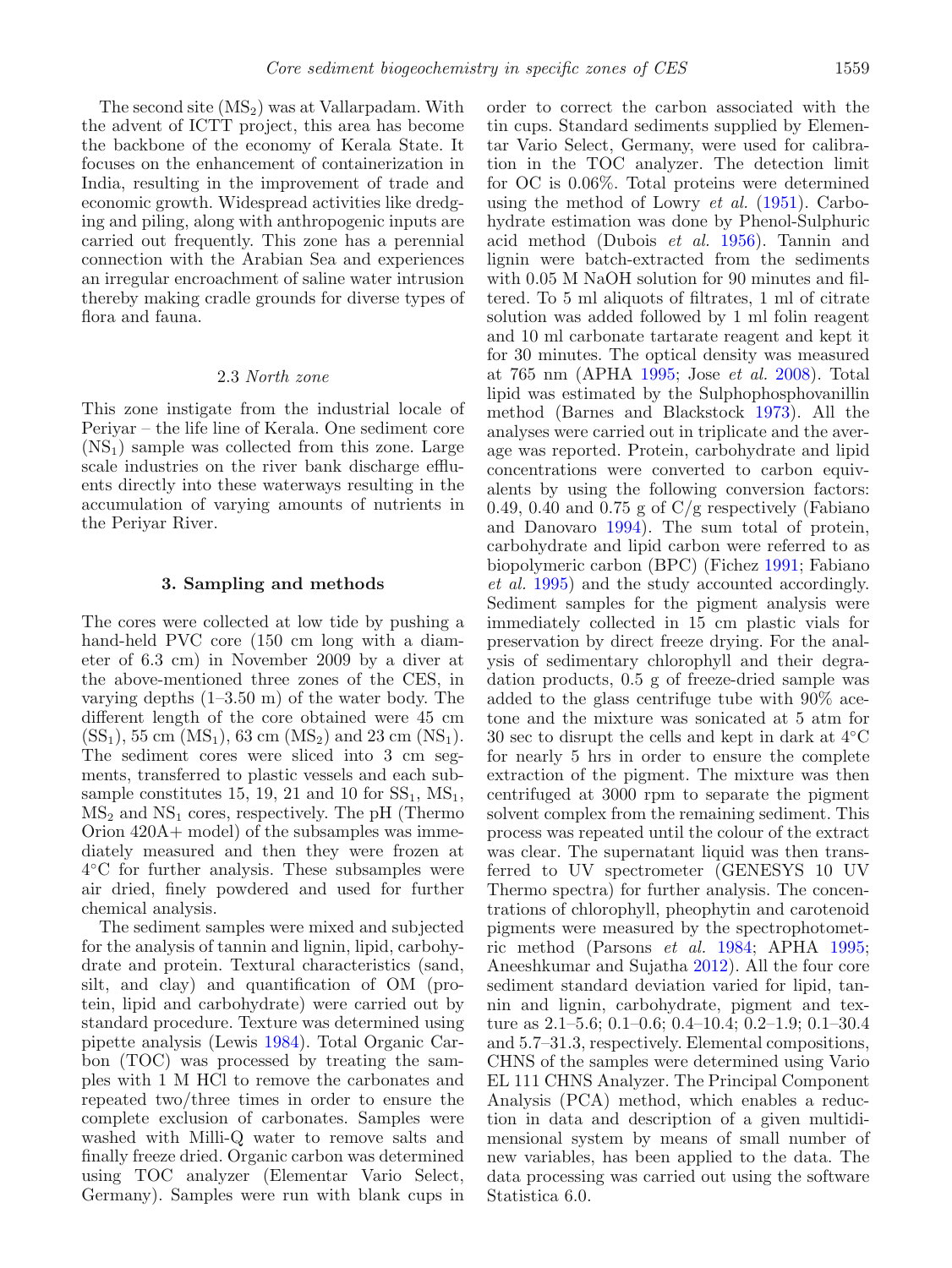### **4. Results**

# 4.1 Sediment characteristics

Colour, pH and texture for each core sediment are discussed.

# 4.1.1 Core SS<sup>1</sup>

Varying colour combination in core sediment was observed. Up to 10 cm it showed blackish brown, brownish black till 40 cm and then blackish brown. Values of pH ranged from 5.4 at 3 cm depth to 7.2 at 42 cm depth and it was found to exhibit an increasing trend with minor fluctuations from surface to bottom. Clay content dominated in this core and showed a variation ranging from 3.2% to 97.8%. Along the core, as depth increased clay fraction also increased.

# 4.1.2 *Core*  $MS_1$

The whole core appeared blackish brown in colour. Values of pH ranged from 7 to 8. Sand content dominated in this core. Relative textural distribution was in the order; sand  $>$  clay  $>$  slit.

# 4.1.3 Core  $MS<sub>2</sub>$

Mixed black and grey colour at 0–36 cm and uniform black colour up to 63 cm were noted. Values of pH ranged from 7.9 at 63 cm depth to 8.7 at 9 cm depth and it exhibited a decreasing trend with minor fluctuations from surface to bottom. Sand content was intensified in this core. The textural variation was in the order; sand  $\geq$  clay  $\geq$  slit.

# 4.1.4 Core NS<sup>1</sup>

The entire core were blackish brown in colour. Values of pH ranged from 6.1 to 6.6. The highest pH at 6 cm depth and lowest at 21 cm depth. Clay content varied between 1.9% and 85.4%. Along the core as depth increased sand content also intensified.

# **5. Organic matter (OM)**

The distribution and variation of OM in different core sediments are illustrated as follows.

# 5.1 Core SS<sup>1</sup>

Percentage of TOC ranged from 2.7 to 3.8, showing the lowest and the highest at a depth of 27 cm and 12 cm, respectively. Total carbohydrate concentration ranged from 4.7 to 11.7 mg/g. Maximum and minimum concentrations were observed

at 6, 18 cm depths, respectively. Towards the lower end of the core, concentration of carbohydrate was found increased. Concentration of total protein ranged from 0.9 to 7.1 mg/g and concentration of protein was fairly high at middle portions. The maximum was observed at a depth of 6 cm and minimum was at 39 cm. Concentration of lipid was prime at the top portions and lowest towards bottom. At 39 cm depth the concentration reached maximum  $(34.1 \text{ mg/g})$  and again decreased to  $15.1 \text{ mg/g}$  at  $45 \text{ cm}$ . Concentration of tannin and lignin ranged from 1.0 to 1.6 mg/g. The highest was noted at 39 cm depth and the lowest at 18 cm depth. Relative OM distribution was in the order: lipid>carbohydrate>protein>tannin and lignin (figure [2\)](#page-4-0).

# 5.2 Core MS<sup>1</sup>

TOC decreased from top (0.7%) to bottom (0.6%) of the core. Total carbohydrate concentration ranged from 0.7 to 9.1 mg/g. The lowest concentration was observed at the depth, 24 cm and the highest at 39 cm. Concentration of carbohydrate was enriched at the bottom of the core. Concentration of total protein ranged from 0.2 to 1.6 mg/g at 3 and 24 cm depth, respectively. Concentration of protein was the maximum at the middle portion and almost constant towards the bottom. Total lipid concentration ranged from 1.3 to 9.1 mg/g and lowest at 45 cm depth and the highest at 39 cm depth. Concentration of lipid was enriched from the surface to the middle portions of the core. The tannin and lignin concentration ranged from  $0.09$  to  $0.46$  mg/g. The lowest concentration was observed at 3 cm depth and the highest at 54 cm depth. Concentration of tannin and lignin augmented towards the bottom of the core. Relative OM distribution was in the order; lipid>carbohydrate>protein>tannin and lignin (figure [2\)](#page-4-0).

# 5.3 *Core*  $MS_2$

Percentage of TOC ranged from 0.7 to 1.2. The maximum was noted at 24 cm depth and minimum at 6 cm of the core. TOC values increased towards the bottom of the core. Concentration of total carbohydrate ranged from 0.9 to 1.6 mg/g. The lowest concentration was observed at 54 cm depth and the highest at 36 cm depth. Concentration of carbohydrate was enriched in the surface and middle portions of the core. Total protein concentration ranged from 0.2 to 0.8 mg/g. The lowest concentration was observed at 6 cm depth and the highest at 29 cm depth of the core. Concentration of protein increased from the middle to the bottom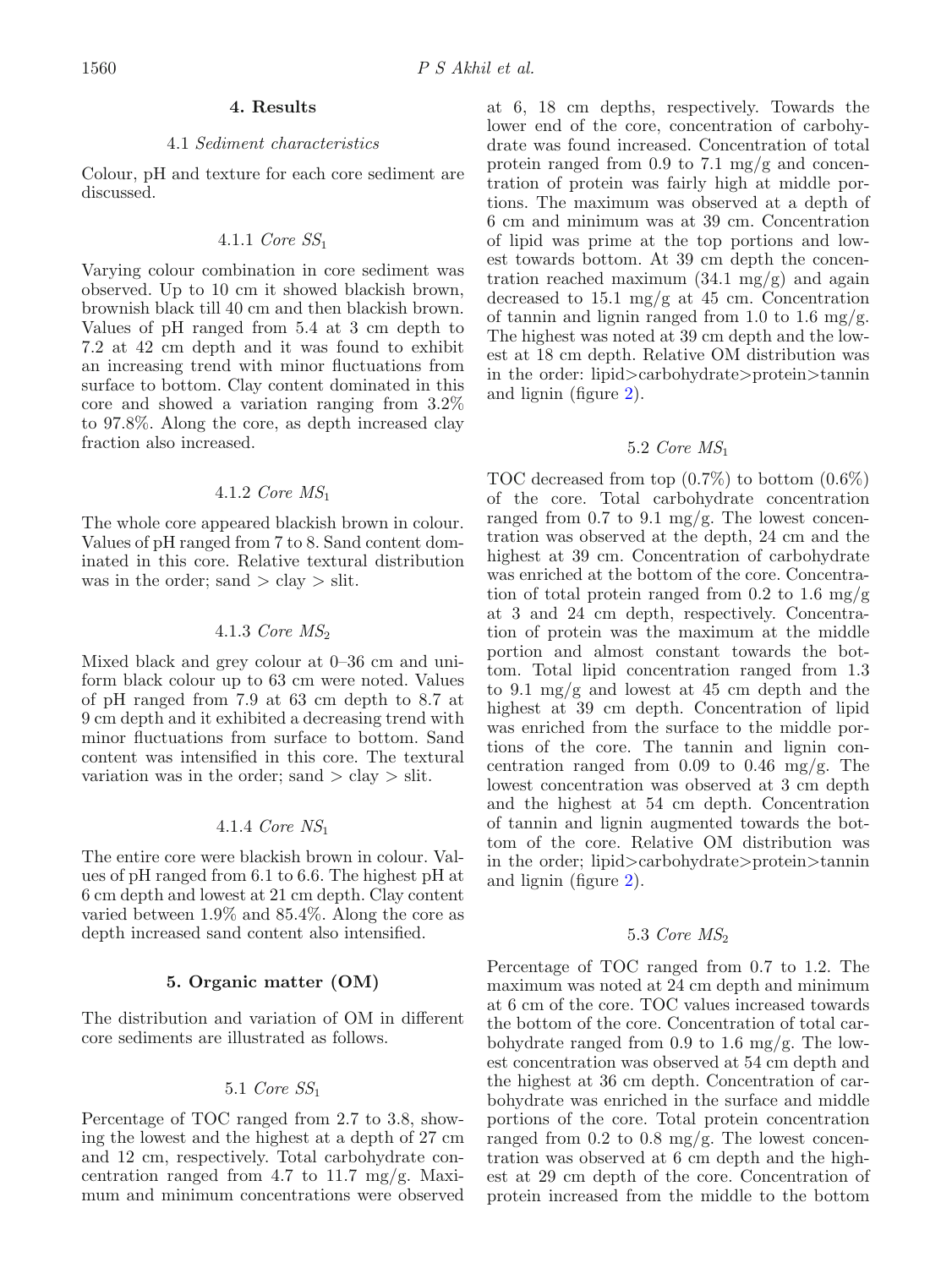<span id="page-4-0"></span>

Figure 2. Distribution profile of organic matters (mg/g) in different cores.

portions of the core. Total lipid concentration ranged from 1.6 to 18.3 mg/g. The lower concentration was observed at the depth of 12 cm and the higher at 21 cm depth. Lipid concentration was the highest in the middle portions of the core. Concentration of tannin and lignin ranged from 0.1 to 0.8 mg/g. The lowest

concentration was observed at 9 cm depth and the highest concentration was at 39 cm depth of the core. Concentrations of tannin and lignin were found increasing towards the bottom portions of the core. Relative OM distribution was in the order: lipid>carbohydrate>protein>tannin and lignin (figure [2\)](#page-4-0).

# 5.4 Core NS<sup>1</sup>

Percentage of TOC ranged from 0.6 to 2.9. The maximum was noted at 12 cm depth and the minimum at 27 cm of the core. In this core the amount of all the OM were drove upon same manner. Concentration was the highest in middle portions and the lowest in bottom portions of the core. Concentration of the total carbohydrate ranged from 3.9 to 37.1 mg/g. Concentration of total protein ranged from 0.3 to 4.6 mg/g. Total lipid concentration ranged from 4.0 to 19.5 mg/g and finally the tannin and lignin content ranged from 0.3 to 2.4 mg/g. The relative OM distribution was in the order: carbohydrate>lipid>protein>tannin and lignin (figure [2\)](#page-4-0).

# **6. Discussion**

Estuaries are highly dynamic and influenced by strong tidal action, entangled with fresh water and coastal discharges. A number of investigations in recent years have shed light on the varied nature and character of estuarine and mangrove sediments in and around Cochin estuary (Geetha et al[.](#page-12-18) [2008](#page-12-18); Manju et al[.](#page-12-19) [2008](#page-12-19); Niffy Benn[y](#page-12-20) [2009](#page-12-20); Deepulal et al[.](#page-12-21) [2011;](#page-12-21) Aneeshkumar and Sujath[a](#page-11-6) [2012](#page-11-6)). The present study deals with the first detailed research work on core sediment biogeochemistry in the specific zones of Cochin estuarine system. In sediments, a wide variety of organic carbon forms are present and they range from freshly deposited litter to highly decomposed forms such as humus. The quality of organic matter in sediments is critical to the partitioning and bioavailability of sediment associated contaminants. Influence of total organic matter (TOM) in sediments is important to assess the fate, transport, deposition and retention of various inorganic and organic constituents. The high organic carbon associations which coincided with the high clay contents in the southern and northern parts of the estuary is attributed to the enhanced adsorption of organic carbon onto the clay minerals in the low salinity regimes (figure [2a](#page-4-0)). Lipid is one of the major biochemical compound produced by living organisms and constitute an important fraction of dissolved and particulate OM (Skoog and Benne[r](#page-13-1) [1997;](#page-13-1) Borsheim et al[.](#page-12-22) [1999](#page-12-22); Burdige *et al[.](#page-12-23)* [2000](#page-12-23)). Besides, they are consumed by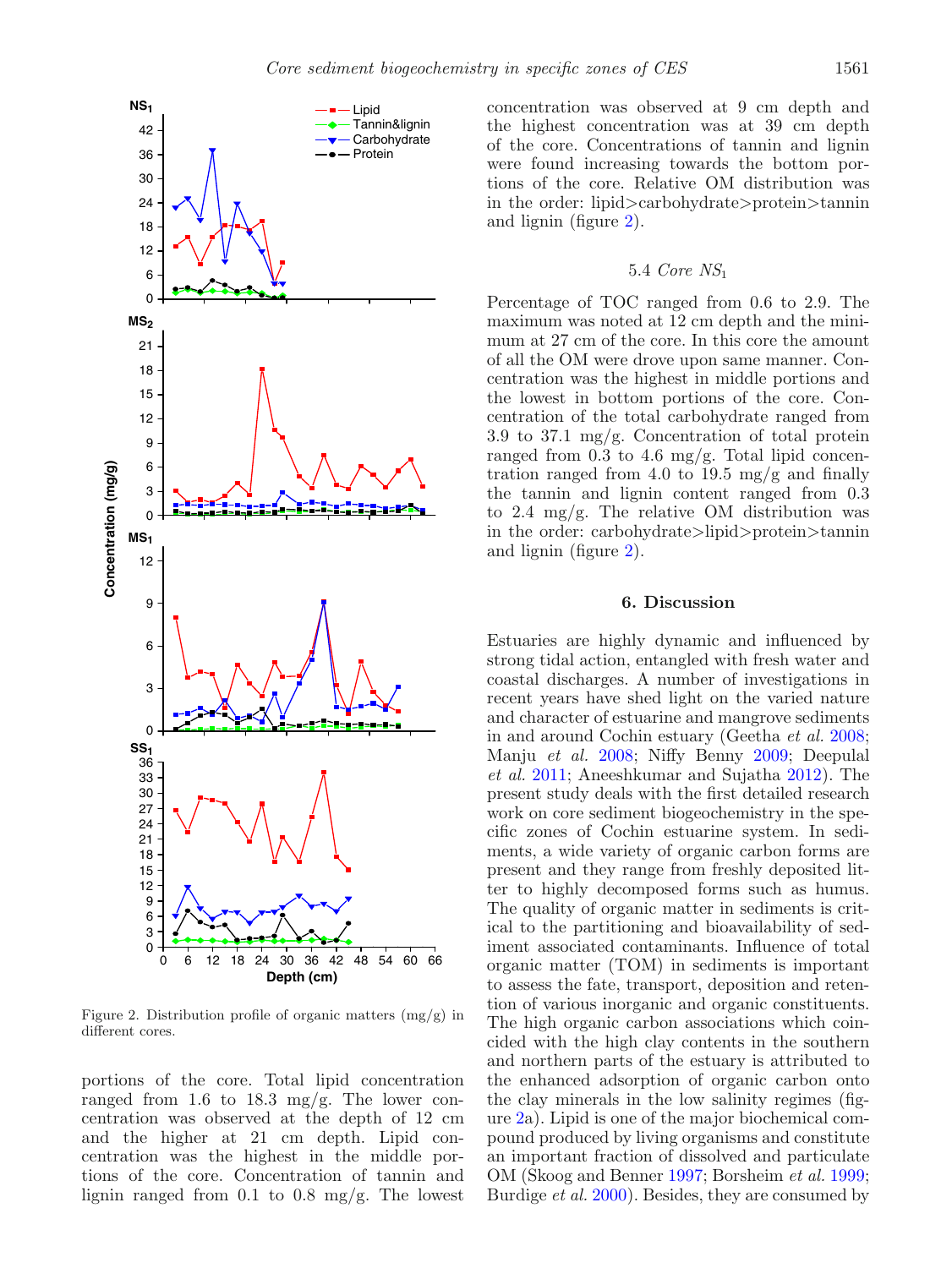microheterotops in both fresh water and marine ecosystems and contribute essentially to the bacterial production (Rich et al[.](#page-13-2) [1996\)](#page-13-2). Its concentrations have been associated with the most labile fraction of sedimentary organics and it is considered the best descriptor of meiofauna abundance and biomass, over enzymatically hydrolysable aminoacids or protein contents (Gremare et al. [1997;](#page-12-24) Fabiano et al. [1995](#page-12-17); Gremare et al. [2002](#page-12-25)). Elevated levels of lipid concentration found at three cores  $(SS_1, MS_1 \text{ and } MS_2)$  indicates the biological activity associated with the productive nature of the environment (figure [2\)](#page-4-0). Prevalence of carbohydrate concentration in the northern zone  $(NS<sub>1</sub>)$ could be attributed to the anthropogenic input and the death and decay of aquatic organisms and floating plants. In the present study, the carbon normalized value was suggestive of its terrestrial origin. Proteins are the most important nitrogen-bearing compound in most of the organisms. The study revealed that concentration of protein accounted was fairly high at  $SS_1$  core and maximum at 6 cm depth (7.1 mg/g). Both carbohydrates and protein serve as structural and storage components and comprise of up to 40% of the OM in the marine niche and 75% of the OM in terrestrial organisms (Aspinal[l](#page-11-7) [1983](#page-11-7); Parsons et al[.](#page-13-0) [1984;](#page-13-0) Biersmith and Benne[r](#page-12-26) [1998\)](#page-12-26). Tannins and lignins are high molecular weight polycyclic aromatic compounds which are widely distributed throughout the plant kingdom (Schnitzer and Kha[n](#page-13-3) [1972](#page-13-3); Fina[r](#page-12-27) [1976;](#page-12-27) Field and Letting[a](#page-12-28) [1987\)](#page-12-28). These compounds are highly resistant to biological degradation and have a great potential to damage the aquatic environment. The identification and quantification of these compounds in these marine environment infers the importance of land-derived organic detritus. Concentration of tannins and lignins was found higher at cores collected from the northern and southern regions, and it establishes the character of allochthonous origin. The weak flow and the huge input of industrial/agricultural waste in the northern and southern parts of the estuary result in high organic input in the study area. Decreasing trends of organic carbon detected in the middle zone may be due to strong rectilinear current, which maintains an effective flushing. Organic matter has significant relation with fine fraction of the sediment. In the top sections of the core concentration of protein, lipid and carbohydrate were found intensified in the northern  $(NS<sub>1</sub>)$  and southern  $(SS<sub>1</sub>)$  regions, and diminished in the core samples obtained from the middle zone  $(MS_1 \text{ and } MS_2)$ . Mid-portions of the cores  $NS_1$ ,  $MS<sub>1</sub>$  and  $MS<sub>2</sub>$  were enriched with organic matters. In the southern zone  $(SS_1)$ , concentration of these OM was deficient. Bottom sections of the cores showed decrease in the concentration of OM in the

cores  $NS_1$ ,  $MS_1$  and  $MS_2$ , whereas  $SS_1$  revealed a heavier input of these organic matters. These observations confirmed the dependence of texture on the modification of sediment OM.

For the past several years sedimentary plant pigments have been studied and proved to be a valuable indicator of paleoecology and so the pigment parameter was also included in the study. The concentration of pheophytin pigment subjugated in three cores  $(MS_1, MS_2 \text{ and } NS_1)$  were highlighted (figure [3\)](#page-6-0). The highest concentration  $(96.3 \text{ mg/kg})$  of pheophytin was observed in NS<sub>1</sub> core at a depth of 6 cm and towards the bottom, concentration was below detectable level due to low adsorbing nature of the sandy sediment. In rest of the two cores, pheophytin content dominated in the bottom portions of the sediment core. According to Dell'Anno's et al. [\(2002\)](#page-12-29), the predominance of pheopigments might be attributed to high turbidity, chemical contamination or other factors affecting photosynthetic potential of the primary producers. Generally carotenoids hold the largest potential for identifying the phototropic community contributing to the sediment record due to their taxonomical specificity and high stability in relation to other pigments. The higher concentration of carotenoid (40.7 mg/kg) detected (figure [3\)](#page-6-0) in the fresh water augmented core,  $SS<sub>1</sub>$  (at 36 cm depth) also confirmed the above concept (figure [2a](#page-4-0)).

Protein–carbohydrate ratio (PRT:CHO) is used as an index to evaluate the origin of material present in sediments and to determine the age of sedimentary organic matter (Cividanes et al[.](#page-12-30) [2002\)](#page-12-30). This ratio was generally higher in estuarine sediments which point to the presence of low dead organic matter accumulation, probably due to the vibrant condition of estuaries. In the present study this ratio showed an average value of 0.42, 0.50, 0.4 and 0.1 in  $SS_1$ ,  $MS_1$ ,  $MS_2$  and  $NS_1$  cores, respectively. Even though the middle zone is subjected to strong hydrodynamic conditions, sediments from this region also showed less PRT:CHO value. This may be due to the influence of anthropogenic inputs and rapid development activities in and around the study area. Low protein–carbohydrate ratios suggest the presence of aged OM and the role of protein as a potentially limiting factor for benthic consumers. Less dynamic nature of waters in northern and southern parts of the study area also caused low protein–carbohydrate ratio. Earlier report suggests the dominance of carbohydrate and lower PRT:CHO ratio is a typical feature of detrital heterotrophic environments (Danovar[o](#page-12-31) [1996\)](#page-12-31). Lipid–carbohydrate ratio (LPD:CHO) showed an average value of 3.3, 2.4, 4.2 and 1.1 in  $SS_1$ ,  $MS_1$ ,  $MS_2$  and  $NS_1$  cores, respectively, which in turn reflects energetic (food) quality of the organic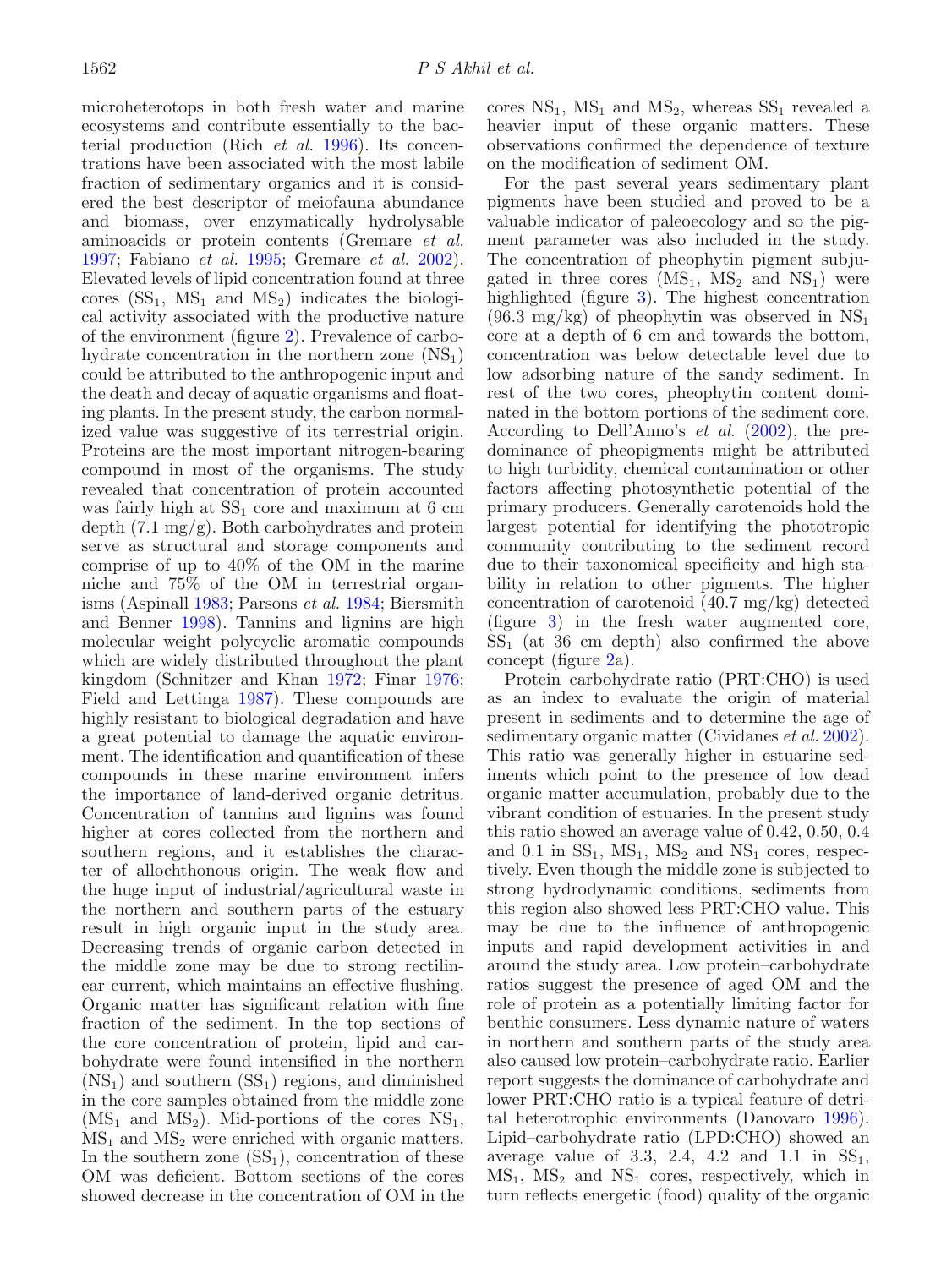<span id="page-6-0"></span>![](_page_6_Figure_0.jpeg)

![](_page_6_Figure_2.jpeg)

Figure 4. Distribution pattern of TOC (%) in different cores.

lipid followed by tannin and lignin, and establishes them as the major contributors to BPC. A well momentous correlation of clay with chla and pheo pigments was also noticed. In core  $MS<sub>1</sub>$ , BPC had high significant correlation with lipid followed by carbohydrate. These observations suggest that lipid and carbohydrate also become a major contributor of BPC. A significant correlation of clay with carbohydrate, chl- $a$ , chl- $b$ , carotenoid and pheophytin was also observed. Generally carbohydrate has high affinity for the fine grained sediments, which constitute clay particles with increased surface area per unit weight for the absorption of OM. OM present in the sediments is found in the form of aggregates that are surrounded by clay particles. In core  $MS_2$ , BPC exhibited a significant correlation with lipid. In core  $NS<sub>1</sub>$ , BPC had significant positive correlations with lipid, tannin and lignin, carbohydrate, protein and clay, indicating an equal contribution of all organic matter to BPC. A significant correlation was observed between BPC and clay. It was found that there is a positive correlation between the proportions of clay and OM in the aggregates and degradation of OM.

The ratio of TOC percentages to total sulfur (TS) percentages (TOC:TS) in sediments was determined. It ranges from  $1.2{\text -}3.0$  for core  $SS_1$ , 0.7–3.0 for  $MS_1$ , 0.465–1.226 for  $MS_2$  and 1.2–  $3.0$  for  $NS<sub>1</sub>$ . Generally, under anoxic conditions dissolved sulfate is reduced to hydrogen sulfide gas, which reacts with iron minerals to form iron sulfides causing a qualitative redox status of the environment under deposition. Marine sediments undergoing sulfate reduction under euxinic/inhospitable bottom conditions typically have TOC:TS ratios lower than 1.5 (Niffy Benn[y](#page-12-20) [2009](#page-12-20)) and similar observation was found at core from

Figure 3. Variation pattern of pigments (mg/kg) in cores.

contents in the study area and well supports the earlier literatures (Gremare et al. [1997](#page-12-24), [2002;](#page-12-25) Fabiano and Pusceddu [1998\)](#page-12-32). Elevated value (15.758) was found in  $MS<sub>2</sub>$  core at a depth of 21 cm. Percent average of BPC was in the order 2.23, 0.42, 0.47 and 1.9 in  $SS_1$ ,  $MS_1$ ,  $MS_2$  and  $NS_1$  cores, respectively. The correlation analysis of various biogeochemical parameters of sediment cores was shown in tables  $1-4$ . In core  $SS_1$ , biopolymeric carbon (BPC) showed a high significant correlation with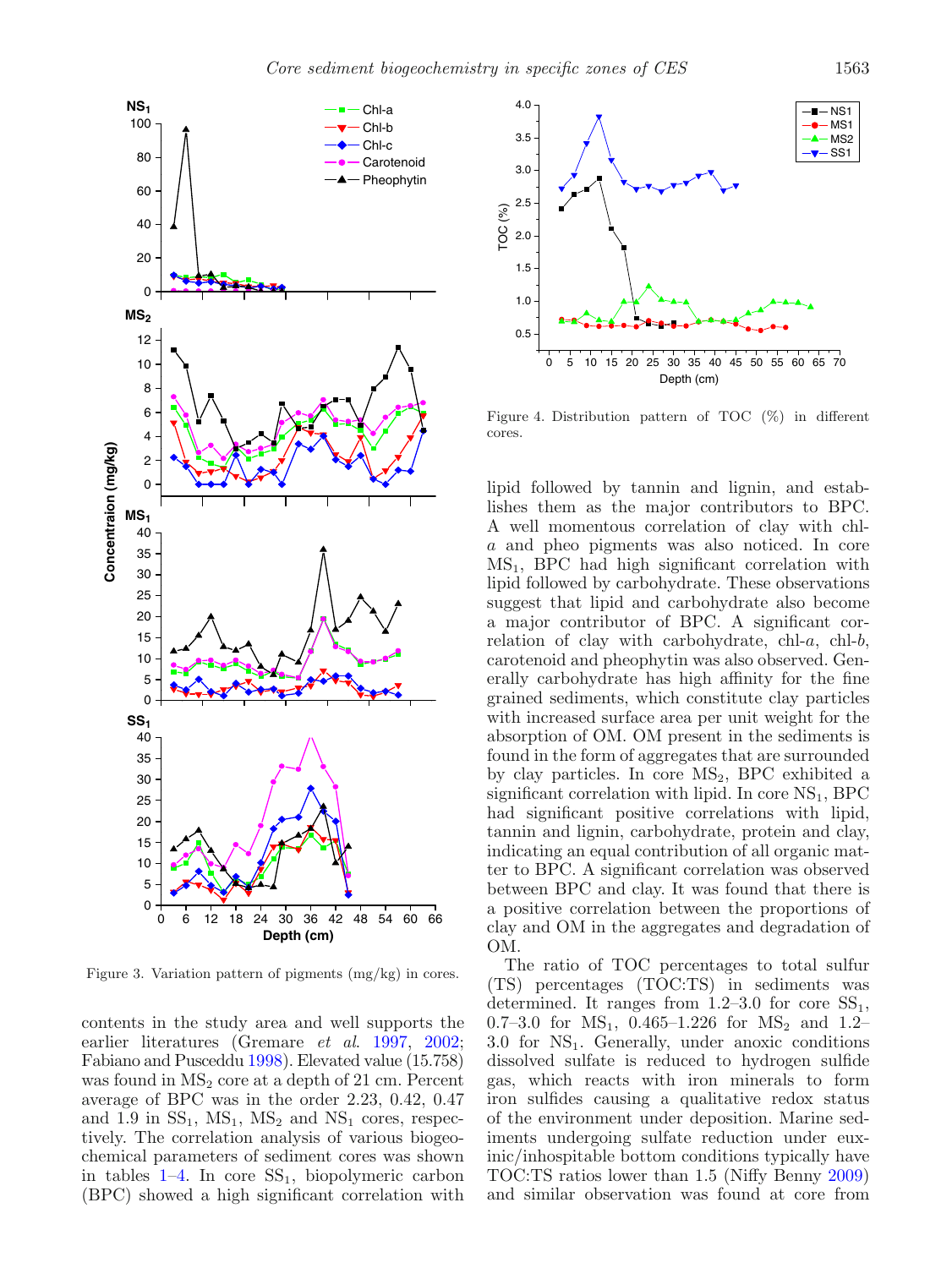<span id="page-7-0"></span>

| Table 1.                                                                                                                                                                                                                                                                                |                                                                                                                                        | Correlation between sedimentary parameters in SS1                                                                      | core.                                                                                                     |                                                                                                                  |                                                                                         |                                                                               |                                                                      |                                                                 |                                                     |                                               |                                   |                       |             |
|-----------------------------------------------------------------------------------------------------------------------------------------------------------------------------------------------------------------------------------------------------------------------------------------|----------------------------------------------------------------------------------------------------------------------------------------|------------------------------------------------------------------------------------------------------------------------|-----------------------------------------------------------------------------------------------------------|------------------------------------------------------------------------------------------------------------------|-----------------------------------------------------------------------------------------|-------------------------------------------------------------------------------|----------------------------------------------------------------------|-----------------------------------------------------------------|-----------------------------------------------------|-----------------------------------------------|-----------------------------------|-----------------------|-------------|
|                                                                                                                                                                                                                                                                                         | (mg/g)<br>Lipid                                                                                                                        | and lignin<br>Tannin<br>$\left(\mathrm{mg/g}\right)$                                                                   | Carbohydrate Protein<br>(mg/g)                                                                            | (mg/g)                                                                                                           | (mg/kg)<br>$Chl-a$                                                                      | (mg/kg)<br>$Chl-b$                                                            | (mg/kg)<br>$Chl-c$                                                   | (mg/kg)                                                         | Carotenoid Pheophytin<br>(mg/kg)                    | Sand%                                         | $\text{Clay}\%$                   | Silt% BPC%            |             |
| Tannin and lignin $(mg/g)$<br>Carbohydrate $(mg/g)$<br>Pheophytin $(mg/kg)$<br>$\text{Carcotenoid} \left( \text{mg/kg} \right)$<br>Protein $(mg/g)$<br>$Chl-a$ $(mg/kg)$<br>$Chl-c$ (mg/kg)<br>$Chl-b$ $(mg/kg)$<br>Lipid $(mg/g)$<br>Sand%<br>BPC%<br>$Clay\%$<br>Silt%<br>Correlation | 0.503<br>$-0.036$<br>$-0.058$<br>$-0.085$<br>0.325<br>$-0.119$<br>0.092<br>1.000<br>$-0.241$<br>$-0.131$<br>0.101<br>0.944<br>$-0.101$ | 0.276<br>$0.474\,$<br>$-0.026$<br>0.529<br>0.509<br>0.440<br>0.290<br>$1.000\,$<br>$-0.372$<br>0.539<br>0.571<br>0.031 | 1.000<br>0.446<br>0.359<br>0.233<br>0.556<br>0.028<br>0.200<br>0.194<br>0.521<br>0.366<br>0.142           | $1.000\,$<br>$-0.040$<br>0.478<br>$-0.276$<br>$-0.292$<br>$-0.284$<br>$-0.188$<br>0.262<br>0.011<br>0.281        | $1.000\,$<br>0.805<br>0.808<br>0.769<br>$-0.674$<br>0.732<br>$-0.457$<br>0.006<br>0.637 | 1.000<br>0.984<br>0.979<br>0.338<br>$-0.370$<br>0.489<br>$-0.467$<br>$-0.151$ | 1.000<br>0.378<br>$-0.479$<br>0.993<br>0.483<br>$-0.114$<br>$-0.357$ | $-0.449$<br>$-0.130$<br>$1.000\,$<br>0.335<br>$-0.304$<br>0.428 | $1.000\,$<br>$-0.773$<br>0.708<br>$-0.198$<br>0.478 | 0.270<br>$-0.922$<br>$-0.030$<br>$1.000\,$    | $-0.622$<br>$-0.065$<br>$1.000\,$ | $1.000$<br>0.222      | $1.000\,$   |
| Table 2. Correlation between sedimentary parameters in MS <sub>1</sub>                                                                                                                                                                                                                  | $\left(\mathrm{mg}/\mathrm{g}\right)$<br>Lipid                                                                                         | and lignin<br>Tannin<br>$\left(\frac{\text{mg}}{\text{g}}\right)$                                                      | Carbohydrate Protein<br>$\left(\mathrm{mg/gg}\right)$<br>core.                                            | $\left(\mathrm{mg}/\mathrm{g}\right)$                                                                            | (mg/kg)<br>$Chl-a$                                                                      | (mg/kg)<br>$Chl-b$                                                            | (mg/kg)<br>$Chl-c$                                                   | Carotenoid Pheophytin<br>(mg/kg)                                | (mg/kg)                                             | Sand <sup>9</sup> %                           | $\mathrm{Clay}\%$                 | Silt%                 | <b>BPC%</b> |
| Tannin and lignin $(mg/g)$<br>Carbohydrate $(mg/g)$<br>Pheophytin $(mg/kg)$<br>Carotenoid $(mg/kg)$<br>Protein $(mg/g)$<br>$Ch1-a$ (mg/kg)<br>$Chl-c$ $(mg/kg)$<br>$Ch1-b$ $(mg/kg)$<br>Lipid $(mg/g)$<br>$\operatorname{Sand}\!\%$<br>BPC%<br>$\text{Clay}\%$<br>Silt%<br>Correlation  | $-0.130$<br>0.544<br>0.333<br>0.323<br>0.276<br>0.209<br>0.395<br>$-0.416$<br>1.000<br>$-0.187$<br>0.367<br>0.944<br>0.311             | 0.509<br>0.328<br>$-0.074$<br>0.479<br>0.584<br>$-0.504$<br>0.332<br>$1.000\,$<br>$-0.302$<br>0.524<br>0.418<br>0.068  | $1.000\,$<br>$-0.146$<br>0.740<br>0.646<br>0.734<br>0.719<br>0.238<br>0.633<br>0.700<br>$-0.015$<br>0.779 | $1.000$<br>$-0.096$<br>$-0.119$<br>$-0.058$<br>$-0.025$<br>$-0.049$<br>$-0.082$<br>0.204<br>$-0.352$<br>$-0.105$ | $1.000\,$<br>0.710<br>0.590<br>0.988<br>0.823<br>0.834<br>0.268<br>0.733<br>0.509       | $1.000$<br>0.448<br>0.488<br>0.715<br>0.423<br>$-0.023$<br>0.607<br>0.628     | $1.000\,$<br>0.548<br>0.059<br>0.328<br>0.238<br>$-0.175$<br>0.153   | $1.000\,$<br>0.852<br>0.774<br>0.237<br>0.552<br>$-0.861$       | $1.000\,$<br>$-0.826$<br>0.656<br>0.426<br>0.448    | $1.000\,$<br>$-0.430$<br>$-0.907$<br>$-0.257$ | $-0.174$<br>$1.000\,$<br>0.591    | $-0.352$<br>$1.000\,$ | $1.000\,$   |

 $\label{eq:ps} P~S~A\textit{khil et al.}$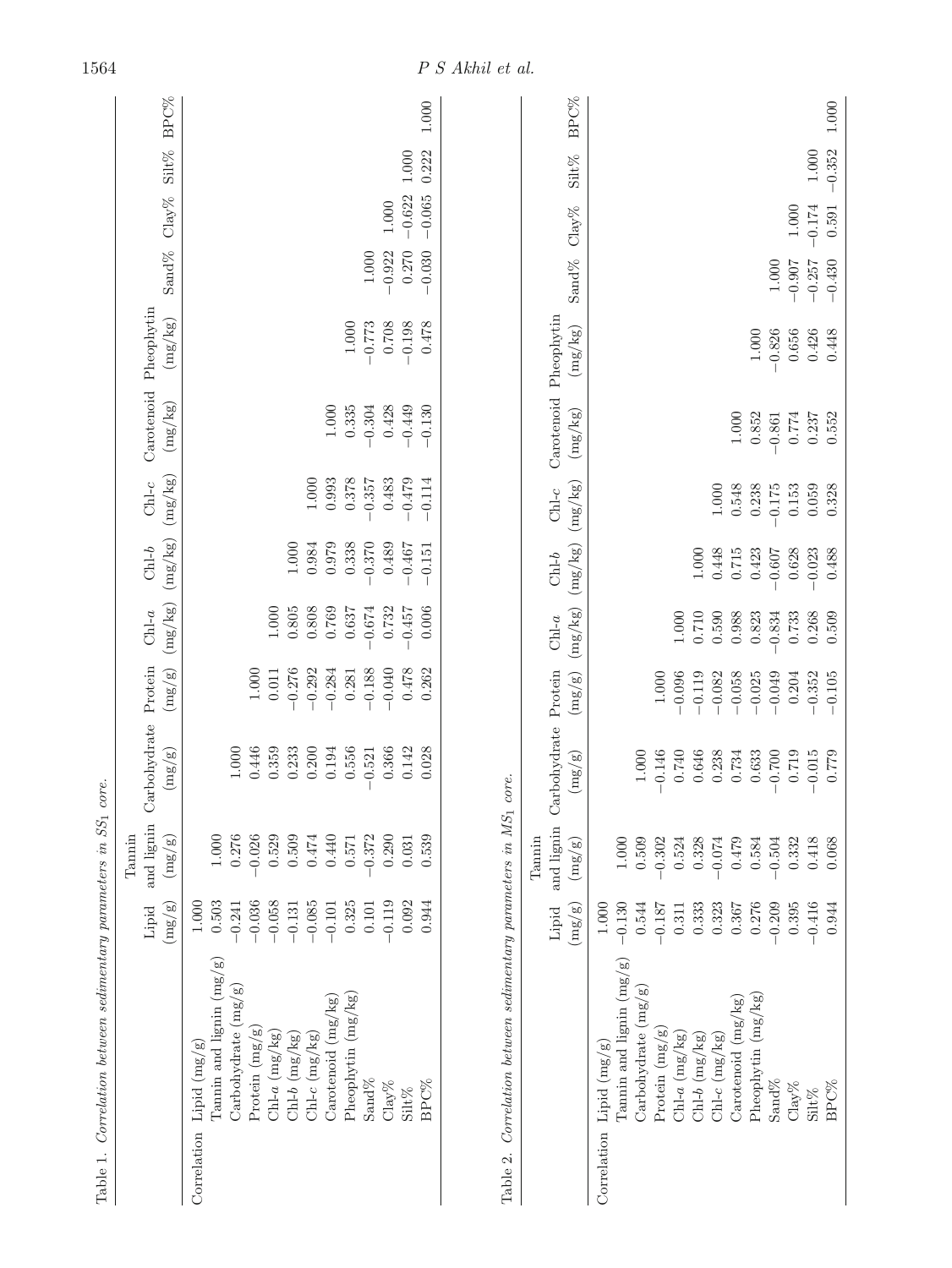| Table 3. Correlation between sedimentary parameters in MS <sub>2</sub> core. |                          |                    |                                                   |  |  |                                                                                                                                                 |                       |  |
|------------------------------------------------------------------------------|--------------------------|--------------------|---------------------------------------------------|--|--|-------------------------------------------------------------------------------------------------------------------------------------------------|-----------------------|--|
|                                                                              |                          | Tannin             |                                                   |  |  |                                                                                                                                                 |                       |  |
|                                                                              | Lipid                    |                    | and lignin Carbohydrate Protein Chl-a Chl-b Chl-c |  |  |                                                                                                                                                 | Carotenoid Pheophytin |  |
|                                                                              | mg/g                     | (mg/g)             | $\left(\frac{1}{2}\right)^{n}$                    |  |  | $\left(\frac{mg}{g}\right)$ $\left(\frac{mg}{kg}\right)$ $\left(\frac{mg}{kg}\right)$ $\left(\frac{mg}{kg}\right)$ $\left(\frac{mg}{kg}\right)$ | $(mg/kg)$ Sand%       |  |
| Correlation Lipid $(mg/g)$                                                   | $000$ .                  |                    |                                                   |  |  |                                                                                                                                                 |                       |  |
| .<br>.<br>.<br>.                                                             | $\overline{\phantom{a}}$ | and the condensity |                                                   |  |  |                                                                                                                                                 |                       |  |

| <b>BPC%</b>                         | 1.000                                                                                                                                                                                                                                                         |                                                                   |                                                                                                                                                                                                                                                           |
|-------------------------------------|---------------------------------------------------------------------------------------------------------------------------------------------------------------------------------------------------------------------------------------------------------------|-------------------------------------------------------------------|-----------------------------------------------------------------------------------------------------------------------------------------------------------------------------------------------------------------------------------------------------------|
| $Silt\%$                            | $-0.020$<br>$1.000\,$                                                                                                                                                                                                                                         | Sand% Clay% Silt% BPC%                                            |                                                                                                                                                                                                                                                           |
|                                     | 0.053<br>0.546<br>1.000                                                                                                                                                                                                                                       |                                                                   |                                                                                                                                                                                                                                                           |
| Sand % $Clay%$                      |                                                                                                                                                                                                                                                               |                                                                   |                                                                                                                                                                                                                                                           |
|                                     | $-0.568$<br>$-0.852$<br>$1.000\,$<br>$-0.270$                                                                                                                                                                                                                 |                                                                   |                                                                                                                                                                                                                                                           |
| (mg/kg)                             | $1.000\,$<br>$-0.378$<br>0.374<br>$-0.216$<br>0.132                                                                                                                                                                                                           | Carotenoid Pheophytin<br>(mg/kg)                                  | $1.000\,$                                                                                                                                                                                                                                                 |
| Carotenoid Pheophytin<br>(mg/kg)    | $1.000\,$<br>0.566<br>0.668<br>0.076<br>$-0.069$<br>$-0.591$                                                                                                                                                                                                  | (mg/kg)                                                           | $1.000\,$<br>$0.478\,$                                                                                                                                                                                                                                    |
| (mg/kg)<br>$Chl-c$                  | $1.000\,$<br>0.624<br>$-\boldsymbol{0.174}$<br>$-0.196$<br>$-0.293$<br>0.424<br>0.020                                                                                                                                                                         | (mg/kg)<br>$Chl-c$                                                | 1.000<br>0.912<br>0.605                                                                                                                                                                                                                                   |
| (mg/kg)<br>$Chl-b$                  | 0.785<br>$0.810\,$<br>$-0.392$<br>0.582<br>$-0.095$<br>$1.000\,$<br>0.172<br>$-0.166$                                                                                                                                                                         | (mg/kg)<br>$Chl-b$                                                | 1.000<br>0.920<br>0.907<br>0.563                                                                                                                                                                                                                          |
| (mg/kg)<br>$Chl-a$                  | 0.798<br>0.660<br>$-0.549$<br>$-0.012$<br>0.674<br>$-0.035$<br>1.000<br>0.973<br>0.503                                                                                                                                                                        | (mg/kg)<br>$Chl-a$                                                | 1.000<br>0.750<br>0.728<br>0.847<br>0.406                                                                                                                                                                                                                 |
| (mg/gn)                             | 0.049<br>0.259<br>$-0.569$<br>0.368<br>0.456<br>0.353<br>$1.000\,$<br>0.397<br>0.431<br>0.391                                                                                                                                                                 | (mg/g)                                                            | 1.000<br>718.0<br>0.498<br>0.475<br>0.613<br>0.282                                                                                                                                                                                                        |
| Carbohydrate Protein<br>(mg/g)      | $1.000\,$<br>$-0.198$<br>$-0.015$<br>$-0.013$<br>$-0.116$<br>0.309<br>$-0.055$<br>0.343<br>$-0.056$<br>$-0.028$<br>0.263                                                                                                                                      | Carbohydrate Protein<br>(mg/gn)<br>core.                          | $1.000\,$<br>0.750<br>0.618<br>0.647<br>0.612<br>0.634<br>0.410                                                                                                                                                                                           |
| and lignin<br>Tannin<br>(mg/g)      | 0.378<br>0.702<br>0.303<br>0.743<br>0.506<br>0.228<br>$1.000\,$<br>0.150<br>0.702<br>0.484<br>0.580<br>0.592                                                                                                                                                  | and lignin<br>Tannin<br>(mg/g)                                    | 0.716<br>0.548<br>0.566<br>1.000<br>0.826<br>0.852<br>0.519<br>$\,0.604\,$                                                                                                                                                                                |
| $\left({\rm mg/gg}\right)$<br>Lipid | 0.203<br>$-0.249$<br>0.528<br>$-0.033$<br>0.199<br>0.306<br>$-0.048$<br>0.029<br>$-0.085$<br>$-0.230$<br>0.997<br>1.000<br>$-0.111$                                                                                                                           | $\left({\rm mg/gg}\right)$<br>Lipid                               | 0.668<br>0.526<br>1.000<br>0.483<br>0.124<br>0.240<br>0.381<br>0.084<br>0.001                                                                                                                                                                             |
|                                     | Tannin and lignin $(mg/g)$<br>Carbohydrate $(mg/g)$<br>Pheophytin $(mg/kg)$<br>Carotenoid (mg/kg)<br>Protein $(mg/g)$<br>$Chl-a$ (mg/kg)<br>$Ch1-c$ $(mg/kg)$<br>$Ch1-b$ $(mg/kg)$<br>Lipid $(mg/g)$<br>$Sand \%$<br>$Clay\%$<br>BPC%<br>Silt%<br>Correlation | $Correlation$ between sedimentary parameters in $NS1$<br>Table 4. | $\Gamma$ annin and lignin $(mg/g)$<br>Carbohydrate $(mg/g)$<br>Pheophytin $(mg/kg)$<br>$\text{Carcetencial}\left(\text{mg/kg}\right)$<br>Protein $(mg/g)$<br>$Chl-a$ $(mg/kg)$<br>$Ch1-b$ $(mg/kg)$<br>$Chl-c$ $(mg/kg)$<br>Lipid $(mg/g)$<br>Correlation |

<span id="page-8-0"></span>Sand $\%$ 

 $\text{Clay}\%$ 

BPC%  $\text{Silt}\%$ 

−0.638

−0.913

 $0.854\,$  $0.664$ <br> $0.850$ 

0.668

 $\begin{array}{c} 0.096 \\ 0.803 \end{array}$ 

−0.766

−0.880

Clay% 0.668 0.854 0.714 0.843 0.926 0.695 0.714 0.837 0.444

0.843  $\begin{array}{c} 0.541 \\ 0.811 \end{array}$ 

Silt% 0.096 0.664 0.573 0.541 0.487 0.330 0.189 0.235 0.318

 $\begin{array}{c} 0.714 \\ 0.573 \\ 0.855 \end{array}$ 

BPC% 0.803 0.850 0.855 0.811 0.694 0.423 0.467 0.555 0.310

−0.948

−0.705

−0.697

−0.820

 $-0.469$  1.000

 $-0.469$  $1.000$ 

 $-0.985$  1.000

 $-0.985$ 1.000

> 0.444 0.318 0.310

0.837

 $0.714$ 0.189

 $0.695$ 0.330 0.423

0.926 1699<br>187

 $0.235$ <br> $0.555$ 

0.467

 $1.000$ 

−0.471 0.314 1.000

 $-0.471$  $-0.868$ 

 $\rm 0.314$ 0.850

−0.868 0.850 0.436 1.000

0.436 1.000

 $1.000$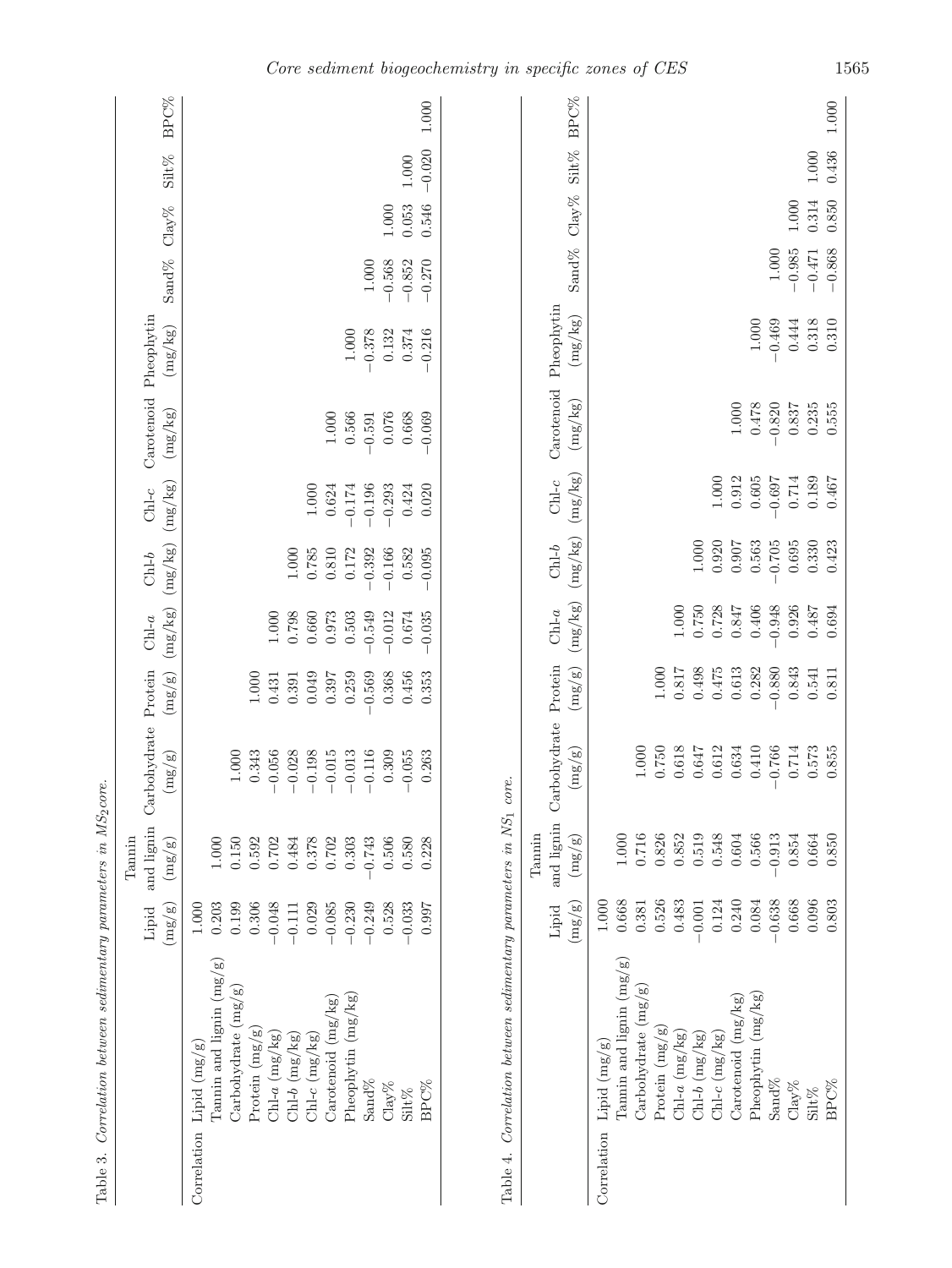|                               |          |                | Component |          |
|-------------------------------|----------|----------------|-----------|----------|
|                               | 1        | $\overline{2}$ | 3         | 4        |
| Component matrix <sup>a</sup> |          |                |           |          |
| Lipid $(mg/g)$                | $-0.018$ | 0.708          | 0.670     | $-0.187$ |
| Tannin and lignin $(mg/g)$    | 0.595    | 0.505          | 0.369     | 0.232    |
| Carbohydrate $(mg/g)$         | 0.433    | 0.318          | $-0.611$  | 0.335    |
| Protein $(mg/g)$              | $-0.104$ | 0.557          | $-0.583$  | 0.292    |
| Chl- $a \, (mg/kg)$           | 0.932    | $-0.007$       | $-0.040$  | 0.048    |
| $Chl-b$ (mg/kg)               | 0.869    | $-0.303$       | 0.225     | 0.297    |
| Chl- $c$ (mg/kg)              | 0.869    | $-0.290$       | 0.260     | 0.268    |
| Carotenoid $(mg/kg)$          | 0.835    | $-0.312$       | 0.266     | 0.316    |
| Pheophytin $(mg/kg)$          | 0.716    | 0.588          | $-0.168$  | $-0.182$ |
| Sand\%                        | $-0.734$ | $-0.248$       | 0.465     | 0.304    |
| Clav%                         | 0.809    | 0.022          | $-0.310$  | $-0.484$ |
| $\text{Silt}\%$               | $-0.527$ | 0.447          | $-0.168$  | 0.587    |
| BPC%                          | 0.033    | 0.879          | 0.433     | $-0.064$ |

<span id="page-9-0"></span>Table 5. Factor analysis matrix for core  $SS_1$ .

Extraction method: Principal Component Analysis.

<sup>a</sup>Four components extracted.

| Table 6. Factor analysis matrix for core $MS_1$ . |  |  |  |  |  |
|---------------------------------------------------|--|--|--|--|--|
|---------------------------------------------------|--|--|--|--|--|

|                               |          | Component      |          |          |
|-------------------------------|----------|----------------|----------|----------|
|                               | 1        | $\overline{2}$ | 3        | 4        |
| Component matrix <sup>a</sup> |          |                |          |          |
| Lipid $(mg/g)$                | 0.507    | 0.726          | 0.316    | $-0.182$ |
| Tannin and lignin $(mg/g)$    | 0.518    | $-0.598$       | 0.044    | $-0.394$ |
| Carbohydrate $(mg/g)$         | 0.870    | 0.135          | 0.045    | $-0.284$ |
| Protein $(mg/g)$              | $-0.103$ | 0.218          | $-0.857$ | 0.321    |
| Chl- $a \, (mg/kg)$           | 0.944    | $-0.172$       | 0.035    | 0.232    |
| $Chl-b$ (mg/kg)               | 0.758    | 0.086          | 0.062    | 0.165    |
| $Chl-c$ (mg/kg)               | 0.446    | 0.169          | 0.392    | 0.754    |
| Carotenoid $(mg/kg)$          | 0.958    | $-0.123$       | $-0.011$ | 0.207    |
| Pheophytin $(mg/kg)$          | 0.837    | $-0.317$       | $-0.096$ | $-0.047$ |
| $Sand\%$                      | $-0.881$ | 0.225          | 0.307    | 0.049    |
| Clav%                         | 0.842    | 0.145          | $-0.433$ | $-0.096$ |
| $\mathrm{Silt}\%$             | 0.127    | $-0.858$       | 0.275    | 0.105    |
| $BPC\%$                       | 0.706    | 0.619          | 0.177    | $-0.215$ |

Extraction method: Principal Component Analysis.

<sup>a</sup>Four components extracted.

middle zone  $(MS_2)$ . These sites were under the threat of anthropogenic inputs and were associated with dredging and piling activities. These sediments also undergo sulfate reduction below an oxygenated water column exhibiting TOC:TS ratios in the range 1.5 to 5 and well corroborated earlier by Berner and Raiswel[l](#page-11-8) [\(1983](#page-11-8)). Sediments in the stations  $(SS<sub>1</sub>, MS<sub>1</sub>$  and  $NS<sub>1</sub>$ ) were characterized under predominantly anoxic stipulation. Increased anoxia in the study area not only increases preservation of the pigments but also excludes the benthic animal community, thereby reducing ingestion and bioturbation, which has significant effect on the degradation of sedimentary pigments.

C/N ratios are often used to differentiate marine from terrestrial organic matter (Redfield et al. [1963](#page-13-4); Atkinson and Smith [1983](#page-11-9); Perdue and Koprivnjak [2007](#page-13-5)), although selective degradation of different minerals in sediments can affect the C/N ratios of organic matter (Mulle[r](#page-12-33) [1997\)](#page-12-33). Organic matter should have a C/N ratio lower than 17 in order to be of nutritional use to invertebrates (Russel Hunte[r](#page-13-6) [1970\)](#page-13-6). In this research findings, C/N ratio varied from 18.5 to 25.23, averaging  $22.75$  for core  $SS_1$ ; from 11.9 to 14.2, averaging 12.9 for core  $MS_1$ ; from 20 to 22, averaging 21 for core  $MS_2$  and from 14.4 to 32.8, averaging 20.7 for core  $NS_1$ . Among the four cores,  $C/N$  ratio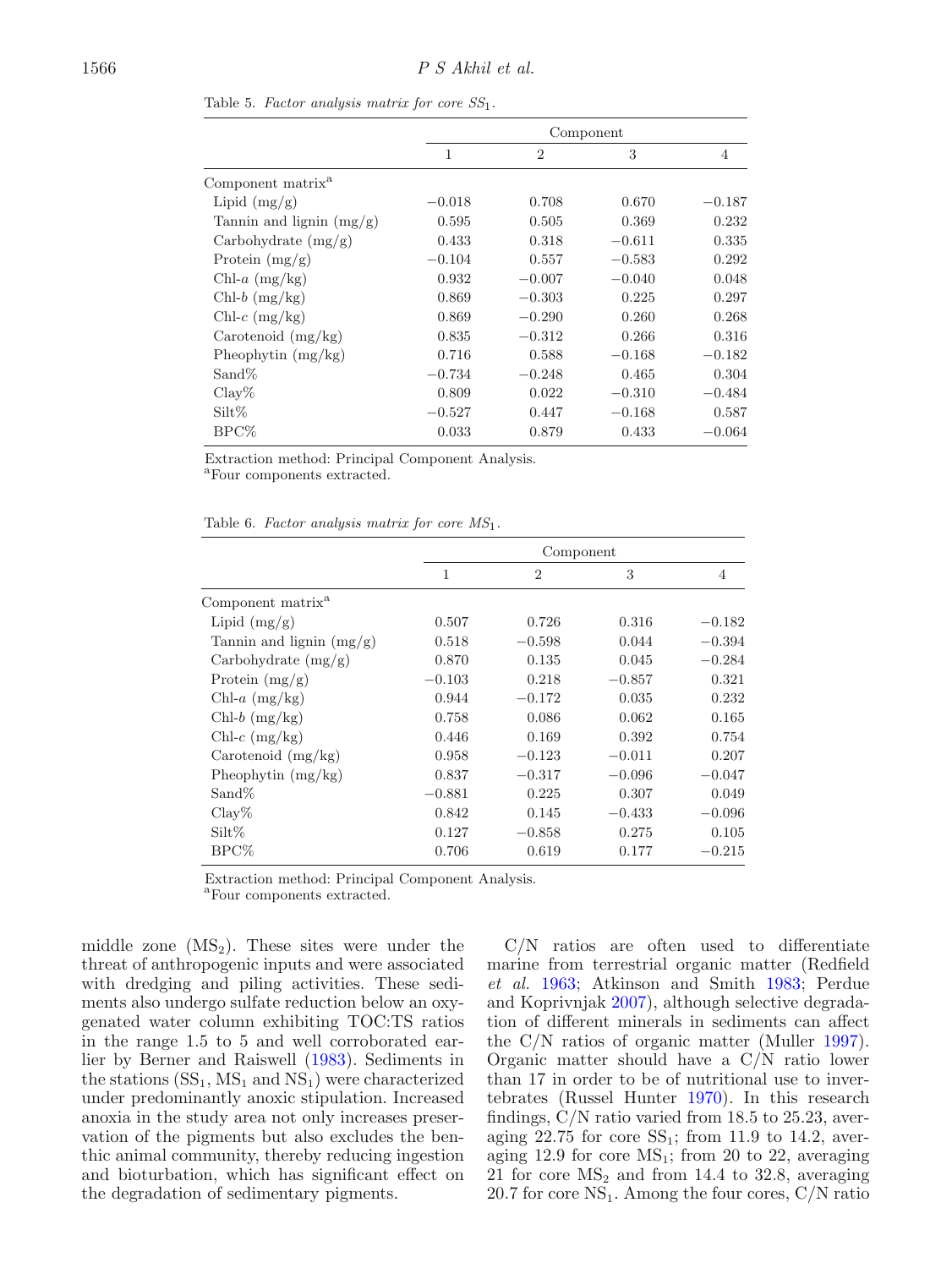|                               |          | Component      |          |
|-------------------------------|----------|----------------|----------|
|                               | 1        | $\overline{2}$ | 3        |
| Component matrix <sup>a</sup> |          |                |          |
| Lipid $(mg/g)$                | 0.126    | 0.835          | 0.432    |
| Tannin and lignin $(mg/g)$    | 0.843    | 0.230          | $-0.062$ |
| Carbohydrate $(mg/g)$         | 0.077    | 0.466          | $-0.173$ |
| Protein $(mg/g)$              | 0.633    | 0.404          | $-0.138$ |
| Chl-a $(mg/kg)$               | 0.909    | $-0.280$       | 0.065    |
| $Chl-b$ (mg/kg)               | 0.773    | $-0.374$       | 0.325    |
| $Chl-c$ (mg/kg)               | 0.566    | $-0.382$       | 0.695    |
| Carotenoid (mg/kg)            | 0.917    | $-0.271$       | $-0.017$ |
| Pheophytin $(mg/kg)$          | 0.463    | $-0.157$       | $-0.702$ |
| $Sand\%$                      | $-0.814$ | $-0.311$       | 0.218    |
| $\text{Clav}\%$               | 0.267    | 0.789          | $-0.268$ |
| $\text{Silt}\%$               | 0.818    | $-0.124$       | $-0.094$ |
| BPC%                          | 0.150    | 0.855          | 0.407    |

Table 7. Factor analysis matrix for core  $MS_2$ .

Extraction method: Principal Component Analysis.

<sup>a</sup>Three components extracted.

<span id="page-10-0"></span>Table 8. Factor analysis matrix for core  $NS<sub>1</sub>$ .

|                               |          | Component      |          |
|-------------------------------|----------|----------------|----------|
|                               | 1        | $\mathfrak{D}$ | 3        |
| Component matrix <sup>a</sup> |          |                |          |
| Lipid $(mg/g)$                | 0.554    | $-0.694$       | $-0.357$ |
| Tannin and lignin $(mg/g)$    | 0.915    | $-0.250$       | 0.184    |
| Carbohydrate $(mg/g)$         | 0.833    | $-0.050$       | 0.222    |
| Protein $(mg/g)$              | 0.862    | $-0.268$       | 0.086    |
| Chl- $a \, (mg/kg)$           | 0.929    | 0.042          | $-0.075$ |
| $Chl-b$ (mg/kg)               | 0.771    | 0.596          | $-0.015$ |
| $Chl-c$ (mg/kg)               | 0.774    | 0.558          | $-0.172$ |
| Carotenoid (mg/kg)            | 0.848    | 0.413          | 0.236    |
| Pheophytin $(mg/kg)$          | 0.550    | 0.399          | 0.246    |
| $Sand\%$                      | $-0.984$ | 0.101          | 0.089    |
| Clav%                         | 0.958    | $-0.081$       | $-0.250$ |
| $\text{Silt}\%$               | 0.525    | $-0.139$       | 0.801    |
| BPC%                          | 0.860    | $-0.423$       | $-0.052$ |

Extraction method: Principal Component Analysis.

<sup>a</sup>Three components extracted.

was greater than 20 in three cores  $(SS_1, MS_2, and)$  $NS<sub>1</sub>$ ) ascertaining the input of terrestrial material into the area, justifying that the source of organic matter is allochthonous. From middle zone (core  $MS<sub>1</sub>$ ), the ratio points out autochthonous character of the sediment. However, the succession of postdepositional changes may also modify the environment niche drastically. Percentage of elemental distributions (CHNS) in all the four sediment cores were in the order: C>S>H>N.

To confirm different variable associations, and identification of parameters controlling the organic matter distribution, factor analysis was carried out (tables [5](#page-9-0)[–8\)](#page-10-0). Varimax orthogonal rotation

was employed to transform the analysis matrix and to limit the number of variables loaded in each factor (Buckley *et al[.](#page-12-34)* [1995\)](#page-12-34). In core  $SS_1$ , four factors account for 71.3% of the total variance. The first factor accounted for high positive loadings on all the sedimentary parameters except sand, slit and lipid. Factor-2 exibit significant positive loadings for all OM and BPC. This clearly shows that high negative loading has occurred for all pigments and sand. Factor-3 showed significant positive loading for lipid and high negative loadings for carbohydrate, protein, pigments, clay and slit. Thus it is well established that the third component has undergone geochemical processes rather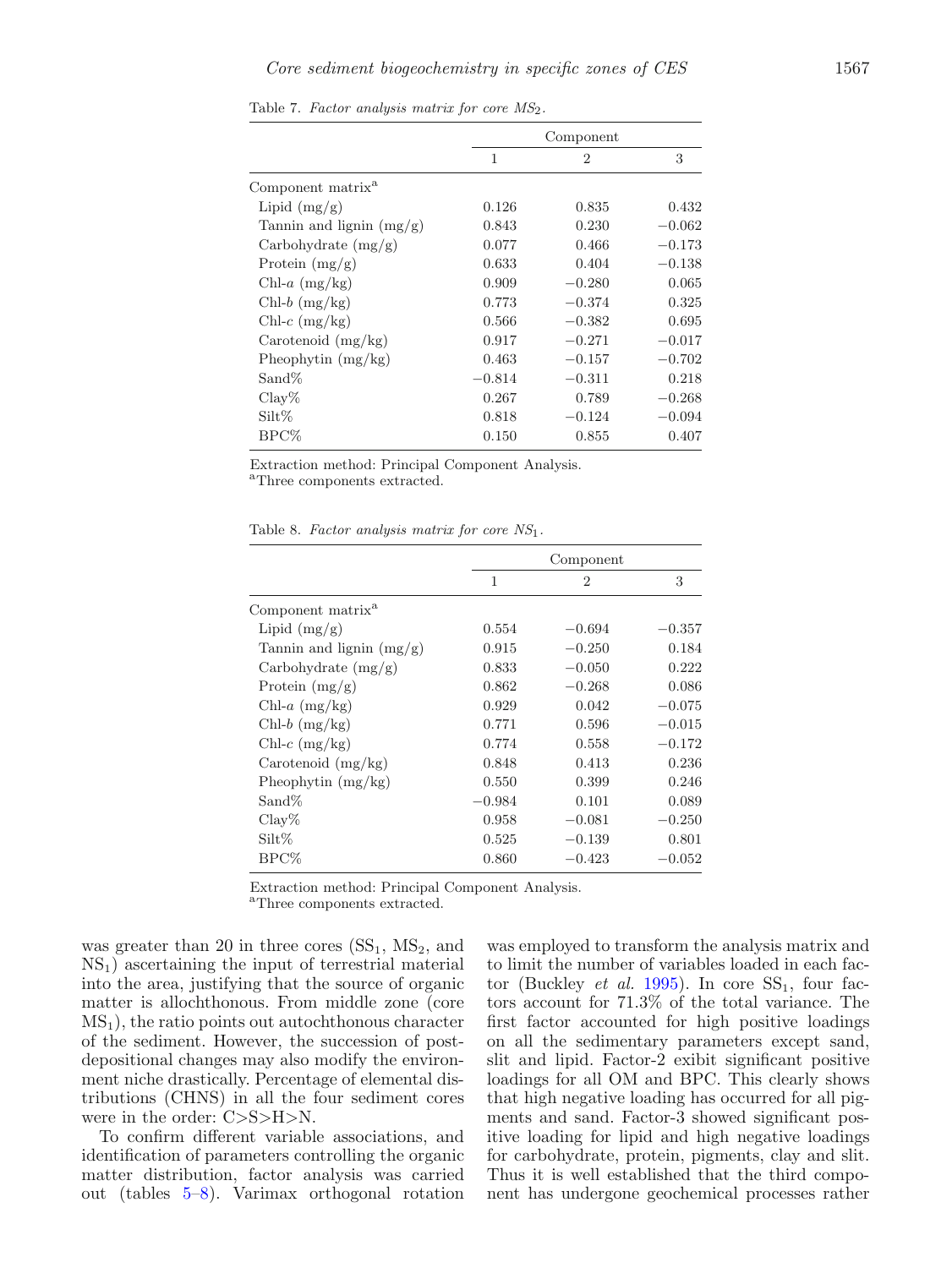than diagenesis, which includes siltation and sorption/desorption. Factor-4 shows no such significant positive loadings. In  $MS_1$  core, four factors account for 84.5% of the total variance. The first factor shows positive loadings of all sedimentary parameters except for sand and protein, evidence to high significant loadings of pigments. Hence, this can be called the 'pigment controlled factor'. High positive loadings of lipid and BPC are the features of factor-2. No such high positive loadings to the sedimentary parameters were found in factor-3, but factor-4 shows significant positive loadings to chlc. In  $MS_2$  core, three factors account for 71.1\% of the total variance. The first factor shows positive loadings of all sedimentary parameters except sand and resulting in significant loadings of pigments, and profoundly it could be called the 'pigment controlled factor'. Factor-2 shows high positive loadings on lipid, clay and BPC. But factor-3 shows no such high positive loadings. In core  $NS<sub>1</sub>$ , three factors account for 69.1% of the total variance. The same trend as in the core  $MS<sub>2</sub>$  was observed in the first factor. Though factor-2 shows no such high positive loadings, the factor-3 showed high positive loading to slit. Thus from factor analysis it is inferred that 'organic matter controlled factor', has a maximum amount of total variance in all the four core sediments, indicating good correlation of OM in most of the variables studied. However, combining the sedimentary record with other biological and geochemical indicators in multi-proxy studies still constitutes the most robust method for interpreting long term changes in ecosystem structure.

## **7. Conclusion**

The present study has been the first comprehensive attempt ever made to characterize the core sediment biogeoorganics in the CES. It has served to emphasis the prominent role of biogeoorganics in regulating the complex interactive forces that operate within the estuarine system and also provides a baseline data for future research on anthropogenic impacts in the region. Characterization of organic matter has made it possible to trace the source and predict the fate of allochthonous and autochthonous inputs that find their way into this transition zone. Among the four sediment cores, percentage of TOC was higher at  $SS_1$  and  $NS_1$ coinciding with high clay contents in the southern and northern parts of the estuary. This is attributed to the enhanced adsorption of organic carbon onto the clay minerals in the low salinity regimes. Their relative organic matter distributions in the three cores except  $NS<sub>1</sub>$  core were in the order: lipid>carbohydrate>protein>tannin

and lignin. Dominance of carbohydrates over lipids and proteins in the northern zone indicated lower nutritive aspect of the organic matter, and their aged and refractory nature. TOC/TS ratio indicates the anoxic behaviour of all the core sediments. C/N ratio supports the allochthonous character of the three sediment cores  $(SS_1, NS_1)$  $MS<sub>2</sub>$ ). Concentration of pheophytin pigment was found subjugated in three cores  $(MS_1, MS_2, and)$ NS1) indicating the long term diagenesis. Increased anoxia in the study area not only increases preservation of pigments, but also excludes the benthic animal community, thereby reducing ingestion and bioturbation, which have a significant effect on the degradation of sedimentary pigments.

#### **Acknowledgements**

The authors wish to acknowledge Ministry of Earth Sciences (MoES) under SIBER-GEOTRACES programme, Government of India, for the financial support to carry out the research work. They thank the Head, Department of Chemical Oceanography, CUSAT for providing laboratory facilities and suggestions. The authors express their heartfelt thanks for the scientific encouragement given by the Associate Editor and two anonymous reviewers. The authors extend their thanks to Ms. Geetha Dinesh for preparing the images.

#### **References**

- <span id="page-11-3"></span>Ahmad M K, Islam S, Rahman S, Haque M R and Islam M M 2010 Heavy metals in water, sediment and some fishes of Buriganga River, Bangladesh; Int. J. Environ. Res. **4(2)** 321–332.
- <span id="page-11-2"></span>Al-Juboury A I 2009 Natural pollution by some heavy metals in the Tigris River, northern Iraq; Int. J. Environ. Res. **3(2)** 189–198.
- <span id="page-11-0"></span>Alongi D M 1998 Coastal Ecosystem Processes; CRC Press, New York.
- <span id="page-11-6"></span>Aneeshkumar N and Sujatha C H 2012 Biomarker pigment signatures in Cochin back water system – a tropical estuary, southwest coast of India; Estuarine Coast. Shelf Sci. **99** 182–190.
- <span id="page-11-4"></span>APHA 1995 Standard methods for the examination of water and waste water, American Public Health Association, 19th edn, Washington.
- <span id="page-11-7"></span>Aspinall G O 1983 The polysaccharides, Vol. 2, Academic Press, New York.
- <span id="page-11-9"></span>Atkinson M J and Smith S V 1983 C:N:P ratios of benthic marine plants; Limnol. Oceanogr. **28** 568–574.
- <span id="page-11-5"></span>Barnes H and Blackstock J 1973 Estimation of lipids in marine animals tissues: Detailed investigation of the sulphophosphovanillin method for total lipids; *J. Expt.* Mar. Biol. Ecol. **12** 103–118.
- <span id="page-11-8"></span>Berner R and Raiswell R 1983 C/S method for distinguishing fresh water from marine sedimentary rocks; Geology **12** 365–368.
- <span id="page-11-1"></span>Bianchi T S, Pennock J R and Twilley R R 1999a Biogeochemistry of Gulf of Mexico estuaries: Implications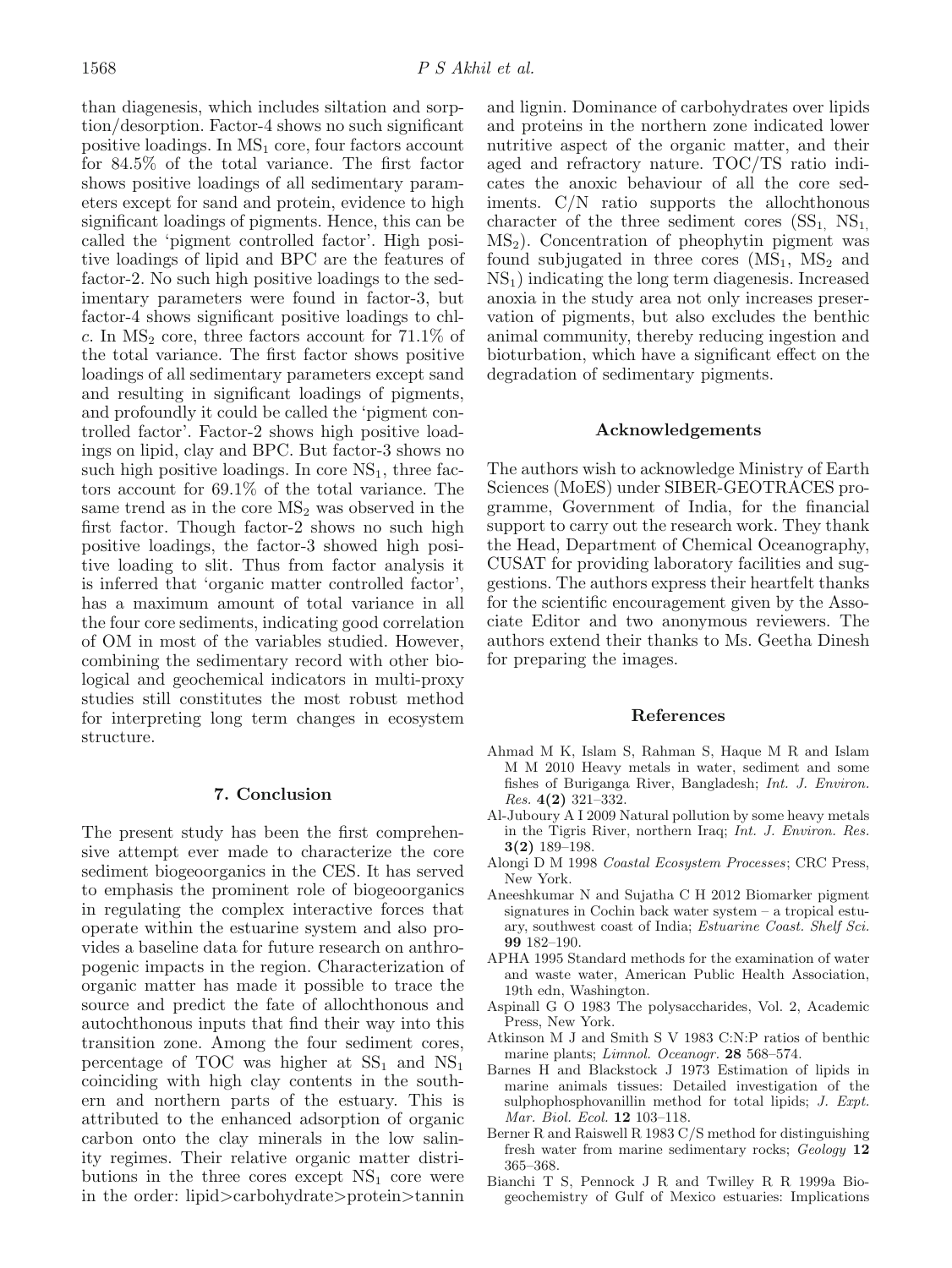for management; In: Biogeochemistry of Gulf of Mexico Estuaries, John Wiley, New York, pp. 407–421.

- <span id="page-12-26"></span>Biersmith A and Benner R 1998 Carbohydrates in phytoplankton and freshly produced dissolved organic matter; Mar. Chem. **63** 131–144.
- <span id="page-12-22"></span>Borsheim K Y, Myklestael S M and Sneil J A 1999 Monthly profiles of DOC, mono and polysaccharides at two locations in the Trondheims fjord (Norway) during two years; Mar. Chem. **63** 255–272.
- <span id="page-12-34"></span>Buckley D E, Smith J N and Winters G V 1995 Accumulation of contaminant metals in marine sediments of Halifax Harbour, Nova Scotia: Environmental factors and historical trends; Appl. Geochem. **10(2)** 175–195.
- <span id="page-12-23"></span>Burdige D J, Skoog A and Gardener K G 2000 Dissolved and particulate carbohydrate in contrasting marine sediment; Geochim. Cosmochim. Acta **64** 1029–1041.
- <span id="page-12-10"></span>Chibunda R T, Pereka A E, Phiri E C J and Tungaraza C 2010 Ecotoxicity of mercury contaminated sediment collected from Mabubi River (Geita district, Tanzania) to the early life stages of African Catfish (Clarias gariepinus); Int. J. Environ. Res. **4(1)** 49–56.
- <span id="page-12-30"></span>Cividanes S, Incera M and Lopez J 2002 Temporal variability in the biochemical composition of sedimentary organic matter in an intertidal flat of the Galician coast (NW Spain) ocean; Acta **25** 1–12.
- <span id="page-12-31"></span>Danovaro R 1996 Detritus–bacteria–meofauna interactions in a seagrass bed (Posidonia Oceanica) of the NW Mediterraneon; Mar. Biol. **127** 1–13.
- <span id="page-12-21"></span>Deepulal P M, Gireesh Kumar T R, Sujatha C H and Rejomon George 2011 Chemometric study on the trace metal accumulation in the sediments of the Cochin Estuary – Southwest coast of India; Environ. Monit. Assess., November 2011.
- <span id="page-12-29"></span>Dell'Anno A, Pusceddu A and Danovaro R 2002 Assessing the trophic state and eutrophication of coastal marine systems – a new approach based on the biochemical composition of sediment organic matter; Mar. Pollut. Bull. **44** 611–622.
- <span id="page-12-13"></span>Dubois M, Gilles K A, Hamilton J K, Reebers P A and Smith F 1956 Colorimetric method for the determination of sugars related compounds; Anal. Chem. **28** 350–355.
- <span id="page-12-15"></span>Fabiano M and Danovaro R 1994 Composition of organic matter in sediments facing a river estuary (Tyrrhenian Sea): Relationships with bacteria and microphytobenthic biomass; Hydrobiologia **277** 71–84.
- <span id="page-12-17"></span>Fabiano M, Danovaro R and Fraschetti S 1995 Temporal trend analysis of the elemental composition of the sediment organic matter in subtidal sandy sediments of the Ligurian Sea (NW Mediterranean): A three years study; Cont. Shelf Res. **15** 1453–1469.
- <span id="page-12-32"></span>Fabiano M and Pusceddu A 1998 Total hydrolysable particulate organic matter (carbohydrates, proteins and lipids) at a coastal station in terra Nova Bay (Ross Sea, Antarctica), Polar Biol. **19** 125–132.
- <span id="page-12-7"></span>Faganelli J, Ogorole B, Misic M, Dollenen T and Pezdic J 1987 Organic geochemistry of two 40 m sediment cores from the Gulf of Trieste Northern Adriatic; Coast. Shelf Sci. **25** 157–167.
- <span id="page-12-16"></span>Fichez R 1991 Composition and fate of organic matter in submarine cave sediments: Implications for the biogeochemical cycle of organic carbon; Oceanologica Acta **14** 369–377.
- <span id="page-12-28"></span>Field J A and Lettinga G 1987 The methanogenic toxicity and anaerobic degradability of a hydrolysable tannin; Water Res. **21** 367–374.
- <span id="page-12-27"></span>Finar I L 1976 Organic Chemistry, Vol. 1, Longman, Singapore.
- <span id="page-12-18"></span>Geetha R, Chandramohanakumar N and Mathews L 2008 Geochemical reactivity of surficial and core sediment of a tropical mangrove ecosystem; Int. J. Environ. Res. **2(4)** 329–342.
- <span id="page-12-5"></span>Gopalan U K, Doyil T, Vengayil P, Udaya V and Krishnankutty M 1983 The shrinking backwaters of Kerala; J. Mar. Biol. Assoc. India **25** 131–141.
- <span id="page-12-25"></span>Gremare A, Mederach L, Debovee F, Amoroux J M, Vetion G and Albert P 2002 Relationships between sedimentary organics and benthic meiofauna on the continental shelf and the upper slope of the Gulf of Lions (NW Mediterranean); Mar. Ecol. Prog. Ser. **234** 85–94.
- <span id="page-12-24"></span>Gremare J M, Amouroux, Charles F, Dinet A, Riaux-Gobin C, Baudart J, Medernach L, Bodiou J Y, Vetion G and Colomines J C 1997 Temporal changes in the biochemical composition and nutritional value of the particulate organic matter available to surface deposit feeders: A two-year study; Mar. Ecol. Prog. Ser. **150** 195–206.
- <span id="page-12-3"></span>Hedges J I and Kiel R G 1995 Sedimentary organic matter preservation: An assessment and speculative synthesis; Mar. Chem. **49** 81–115.
- <span id="page-12-0"></span>Hobbie J E (ed.) 2000 Estuarine science: The key to progress in coastal ecological research; In: Estuarine science: A synthetic approach to research and practice, Island Press, Washington DC, pp. 1–11.
- <span id="page-12-8"></span>Holm N G 1988 Arsenic regeneration from estuarine sediments of the Bothnian Bay, Weden; Chem. Geol. **68** 89–98.
- <span id="page-12-1"></span>Howarth R W, Jaworski N, Swaney D, Townsend A and Billen G 2000 Some approaches for assessing human influences on fluxes of nitrogen and organic carbon to estuaries; In: Estuarine science: A synthetic approach to research and practice (ed.) Hobbie J E, Island Press, Washington DC, pp. 17–42.
- <span id="page-12-2"></span>Howarth R W, Sharpley A and Walker D 2002 Sources of nutrient pollution to coastal waters in the United States: Implications for achieving coastal water quality goals; Estuaries **25** 656–676.
- <span id="page-12-14"></span>Jose A, Ake C and Vázquez G 2008 Phytoplankton variation and its relation to nutrients and allochthonous organic matter in a coastal lagoon on the Gulf of Mexico; Estuarine Coast. Shelf Sci. **78** 705–714.
- <span id="page-12-9"></span>Karbassi A R and Shankar R 2005 Geochemistry of two sediment cores from the west coast of India; *Int. J. Environ.* Sci. Tech. **1(4)** 307–316.
- <span id="page-12-11"></span>Lewis D W 1984 Practical sedimentology; Huchinson Ross Publishing Co., Stroudsburg, 229p.
- <span id="page-12-12"></span>Lowry O H, Rosebrough N J, Fart A L and Randall R J 1951 Protein measurement with Folin Phenol reagent; J. Biol. Chem. **193** 265–275.
- <span id="page-12-19"></span>Manju Mary Joseph, Ratheesh Kumar C S, Gireesh Kumar T R, Renjith K R and Chandramohanakumar N 2008 Biogeochemistry of surfacial sediments in the intertidal systems of a tropical environment; Chem. Ecol. **24** 247–258.
- <span id="page-12-6"></span>Menon N, Balachand N and Menon A N 2000 Hydrobiology of the Cochin backwater system – A review; Hydrobiologia **430** 149–183.
- <span id="page-12-4"></span>Middelburg Jack J, Gerard K, Joop N, Annette W, Hass Wim De, Tom V, Jaco F W A and Van der N 1996 Organic matter mineralization in intertidal sediments along an estuarine gradient; Marine Ecol. Progr. Series **132** 157–168.
- <span id="page-12-33"></span>Muller P J 1997 C/N ratios in Pacific deep sea sediments: Effect of inorganic ammonium and organic nitrogen compound sorbed by clays; Geochim. Cosmochim. Acta **41** 765–776.
- <span id="page-12-20"></span>Niffy Benny 2009 Unravelling a benchmark for sulphur akin in the Cochin Estuarine System; Ph.D Thesis,